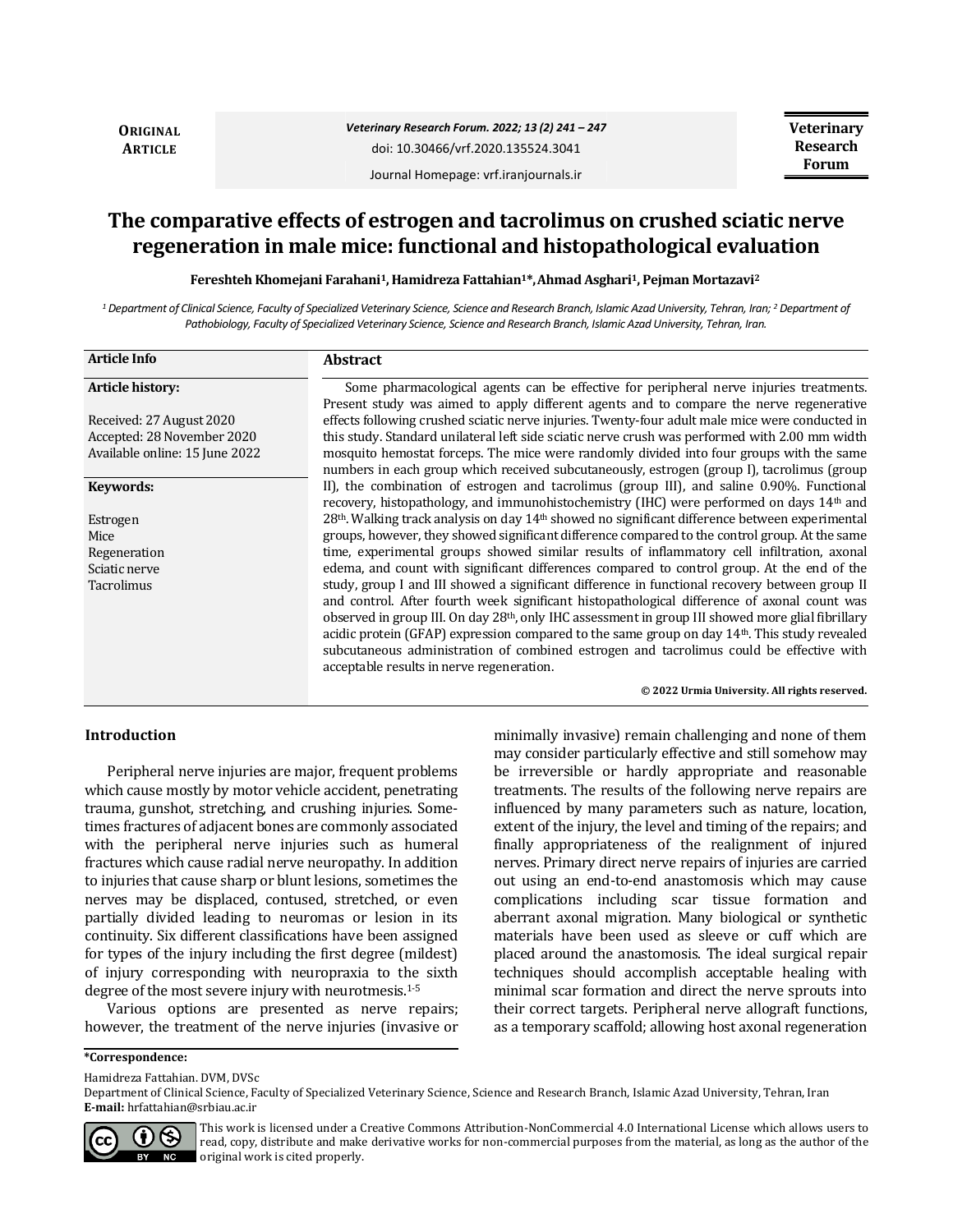towards the scaffold, are another choice of treatment; however, temporary administration of immunosuppressive is also required as a pharmacological agent to avoid rejection and allows promotion of regeneration across nerve allograft. Application of nerve graft, nerve glue, and nerve growth factors are some advanced choices for peripheral nerve regeneration. In addition, some pharmacological agents could be effective as therapeutic options for peripheral nerve injuries.2,5-11

Estrogen is the unique superfamily of steroid hormone that has the main role in the survival and growth of neurons in a fetus and during the early stage of life, regulates expression of genes, enhance neural stability, protect neurons and glial cells after injuries and promotes regenerative process. Estrogen has been demonstrated to have neuroprotective effect via anti oxidative effect, angiogenesis, and neurogenesis during the recovery of peripheral nerve damage.6,7,12-14

Tacrolimus (FK506) is an immunosuppressive drug that was first utilized clinically in organ transplantation for prevention of allograft rejection for several decades, however, accidentally it was found that it has nerve regenerative properties once administrated following injuries to peripheral nerves via distinct mechanisms from immunosuppressive effects.<sup>9,10,11-16</sup>

The present study was conducted on the evaluation of functional recovery (walking track analysis), histopathological, and immunohistochemical (IHC) results of estrogen and tacrolimus administration (isolated and combined) after sciatic nerve crush injury of Syrian mice as an animal model.

## **Materials and Methods**

**Experimental design and animal grouping.** Twentyfour adult male Syrian mice  $(25.00 \pm 2.00 \text{ g})$  were obtained from Pasteur institute (Tehran, Iran), which all were healthy and had a normal gait. They were housed in individual cages with an ambient temperature of  $23.00 \pm 3.00$  °C and stable air humidity. The mice had free access to standard rodent food which were acquired from Pasteur institute and fresh tap water. The mice were divided into four groups  $(n = 6)$ . Group I received estrogen  $(4.00 \text{ mg kg}^{-1}, q24h)$ ; Aburaihan, Tehran, Iran);6 group II received tacrolimus (5.00 mg kg<sup>-1</sup>, q24h; Astellas, Leiden, The Netherlands);<sup>16</sup> group III received a combination of estrogen and tacrolimus with the mentioned amount, and group IV received saline 0.90% (Samen, Mashhad, Iran). All agentswere administered at the back side of each mouse subcutaneously. The present study has been approved by the Animal Ethics Committee of the Iranian Laboratory Animal Ethic Frameworks under the reference code IAEC 6-32/12.

**Surgical procedure.** Anesthesia was induced by a combination of ketamine  $(40.00 \text{ mg kg}^{-1})$ , Alfasan, Woerden, The Netherlands) and medetomidine  $(10.00 \text{ mg kg}^{-1})$ , Syva,

Toledo, Spain) intramuscularly and also maintained with the mentioned anesthetic agents. Standard unilateral left side sciatic nerve crush was performed with 2.00 mm width mosquito hemostat forceps tip (Schreiber, Fridingen, Germany) and closed for 10 sec of the first ratchet.17,18The location of the injury was 5.00 mm proximal to the sciatic nerve bifurcation. The site was signed with 5-0 nylon suture (Supa, Tehran, Iran) of biceps femoris fascia exactly in the vicinity of the lesion. All surgical procedures were performed with an aseptic technique. Subcutaneous enrofloxacin (0.10 mg kg-1, q24h; Hipra Co., Gerona, Spain), as antibiotic, and also subcutaneous meloxicam (0.20 mg kg-1 for the first day and was tapered to  $0.10 \text{ mg}$  kg<sup>-1</sup> for two days, q24h; Razak, Tehran, Iran) were administrated to all animals for 3 days; post-operatively. All groups underwent functional analysis, histopathological and immunohistochemical assessment on days 14<sup>th</sup> and 28<sup>th</sup> of the study.

**Functional recovery evaluation.** On days 14<sup>th</sup> and 28th, functional nerve recovery following sciatic nerve injury was analyzed using walking track assessment which showed sciatic functional index (SFI). The assessment was done by dipping the pelvic paws of mice in ink and allowing them to walk along a corridor lined. The measurement of paws print length was then recorded as the (SFI), which was calculated by the following formula:

# *SFI= – 38.8 [EPL−NPL/NPL] + 109.5 [ETS−NTS/NTS] + 13.3 [EIT−NIT/NIT] – 8.8*

where, *EPL* indicated the operated experimental paw length, *NPL* was normal paw length, *ETS* was operated experimental toe spread (the distance between the first and fifth toes), *NTS* was the normal toe spread, *EIT* was operated experimental intermediary toe spread (distance between the second and fourth toes) and *NIT* was normal intermediary toe spread. Score zerowas considered normal and index minus 100 indicated total impairment.<sup>7,17</sup>

**Histopathological and immunohistochemical evaluation.** On day 14, three mice of groups were euthanized by placing in a ether container and the rest of them were euthanized in this manner on day  $28<sup>th</sup>$ . The nerves were harvested for histopathological and IHC studies.The assessment of samples was performed by light microscopy (Olympus, Hamburg, Germany) after fixing the sciatic nerves specimen in 10.00% formalin and embedding in paraffin which was sectioned at a thickness of  $6.00 \mu m$ for Hematoxylin and Eosin (H&E) staining and also for IHC study. Two blinded pathologists evaluated all samples histopathologically for perineurium formation, axonal edema, axonal count, and the degree of inflammatory cell infiltration. Glial fibrillary acidic protein (GFAP) expression was assessed as a marker for neurogenesis after injury.

**Statistical analysis.** Data were analyzed by ANOVA and Tukey post hoc, Kruskal-Wallis followed by Mann Whitney U test. All analysis was performed using SPSS Software (version 18.0; IBM Corp., Armonk, USA). The statistical significance was defined as *p* < 0.05.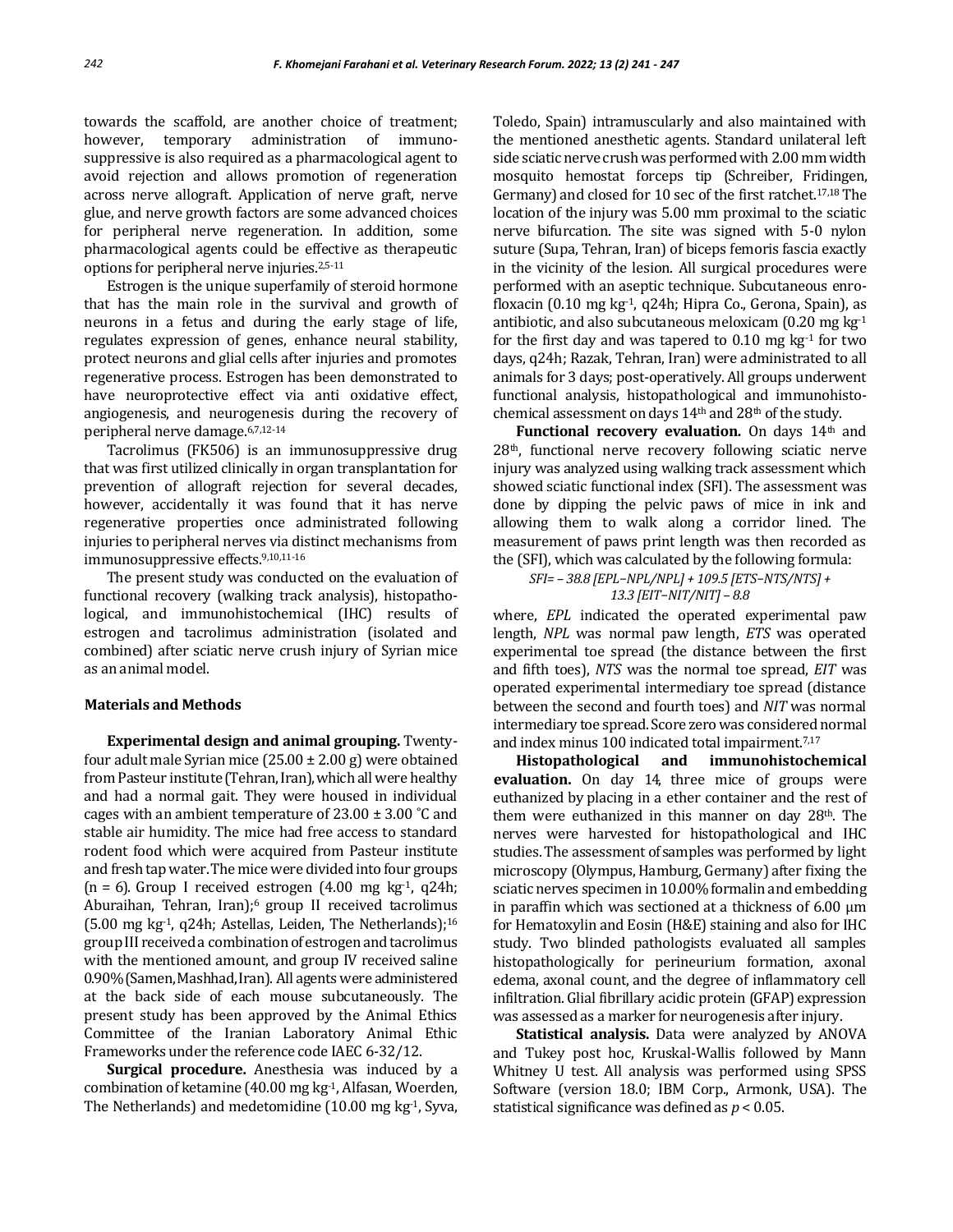#### **Results**

**Functional recovery evaluation.** Figure 1 showed paw tracks of all groups of the study on days 14th and 28th. As shown in Table 1, there was no significant difference between the experimental groups for walking track assessment on day  $14<sup>th</sup>$  ( $p > 0.05$ ), however, they had a significant difference with the control animals (*p* < 0.05). Clinically functional recovery improvement was observed in all animals from the second week till the end of the study. On day 28<sup>th</sup>, animals in groups I and III showed significant difference of functional recovery in comparison with group II and control group ( $p < 0.05$ ), also group III had insignificant higher SFI value in comparison with the group I ( $p > 0.05$ ).

**Table 1.** Sciatic functional index (SFI). Data were presented as mean ± standard deviation.

| Groups | SFI (Day 14 <sup>th</sup> )    | $SFI$ (Day 28 <sup>th</sup> ) |
|--------|--------------------------------|-------------------------------|
|        | $-20.85 \pm 0.30$ a            | $-8.05 \pm 0.08$ a            |
| Ш      | $-20.81 \pm 0.34$ a            | $-10.34 \pm 0.20$ b           |
| Ш      | $-20.80 \pm 0.35$ <sup>a</sup> | $-7.99 \pm 0.14$ a            |
| IV     | $-30.60 \pm 0.49$ b            | $-20.51 \pm 0.45$             |

abc Different letters indicate significant differences at *p* < 0.05.



**Fig. 1.** Paw tracks. **A)** Day 14th; from right to left: group I, group II, group III, and group IV. **B)** Day 28th; from right to left: group I, group II, group III, and group IV.

**Histopathological and immunohistochemistry evaluation results.** Table 2 showed the score for histopathological analysis of all variables by evaluation of perineurium formation, infiltration of inflammatory cell, axonal count and edema. The longitudinal sections of the injured sciatic nerve were analyzed by H&E staining (Figs. 2 and 3).

**Table 2.** Evaluation of histopathological parameters and immunohistochemistry assessment.

|                                       |                         |                         |                   | Groups            |                |                   |                |
|---------------------------------------|-------------------------|-------------------------|-------------------|-------------------|----------------|-------------------|----------------|
| <b>Parameters</b>                     | <b>Score</b>            |                         | Sample time (Day) |                   | $\mathbf{I}$   | III               | IV             |
|                                       | None                    | $\Omega$                |                   |                   |                |                   |                |
|                                       | $\leq$ 25.00 %          | 1                       | 14                | 4a                | 4a             | 4a                | 4a             |
| <b>Perineurium formation</b>          | 25.00-50.00%            | $\overline{\mathbf{c}}$ |                   |                   |                |                   |                |
|                                       | 50.00-75.00%            | 3                       | 28                | 4a                | 4a             | 4a                | 4a             |
|                                       | Complete                | 4                       |                   |                   |                |                   |                |
|                                       | $\geq 75.00\%$          | $\mathbf{0}$            |                   |                   |                |                   |                |
|                                       | 50.00-75.00%            | 1                       | 14                | 3a                | 3a             | 3a                | 1 <sup>b</sup> |
| <b>Inflammatory cell infiltration</b> | 25.00-50.00%            | 2                       |                   |                   |                |                   |                |
|                                       | $\leq 25.00\%$          | 3                       | 28                | 3a                | 3a             | 3a                | 3a             |
| Axonal edema                          | None                    | 4                       |                   |                   |                |                   |                |
|                                       | $\geq 75.00\%$          | $\boldsymbol{0}$        |                   |                   |                |                   |                |
|                                       | 50.00-75.00%            | 1                       | 14                | 2a                | 2a             | 2a                | 1 <sup>b</sup> |
|                                       | 25.00-50.00%            | 2                       |                   |                   |                |                   |                |
|                                       | $\leq 25.00\%$          | 3                       | 28                | 2a                | 3 <sub>b</sub> | 3 <sub>b</sub>    | 2a             |
|                                       | None                    | 4                       |                   |                   |                |                   |                |
| <b>Axonal count</b>                   | $\leq 25.00\%$          | $\theta$                |                   |                   |                |                   |                |
|                                       | 25.00%                  | 1                       | 14                | 3a                | 3a             | 3a                | 2 <sub>b</sub> |
|                                       | 50.00%                  | 2                       |                   |                   |                |                   |                |
|                                       | 75.00%                  | 3                       |                   | 3a                | 3a             | 4 b               | 3a             |
|                                       | Normal                  | 4                       | 28                |                   |                |                   |                |
|                                       | None                    | $\Omega$                |                   |                   |                |                   |                |
|                                       | Scatter                 | $+1$                    | 14                |                   |                | $+2a +2a +2a +3b$ |                |
| <b>GFAP</b> expression (IHC)          | Mild $( \leq 25.00\%)$  | $+2$                    |                   |                   |                |                   |                |
|                                       | Moderate (25.00-50.00%) | $+3$                    | 28                | $+1$ <sup>a</sup> |                | $+2 b +3 c$       | $+2b$          |
|                                       | High ( $\geq 50.00\%$ ) | $+4$                    |                   |                   |                |                   |                |
| Histopathological total score         |                         |                         | 14                | 12                | 12             | 12                | 8              |
|                                       |                         |                         | 28                | 12                | 13             | 14                | 13             |

abc Different letters indicate significant differences at *p* < 0.05.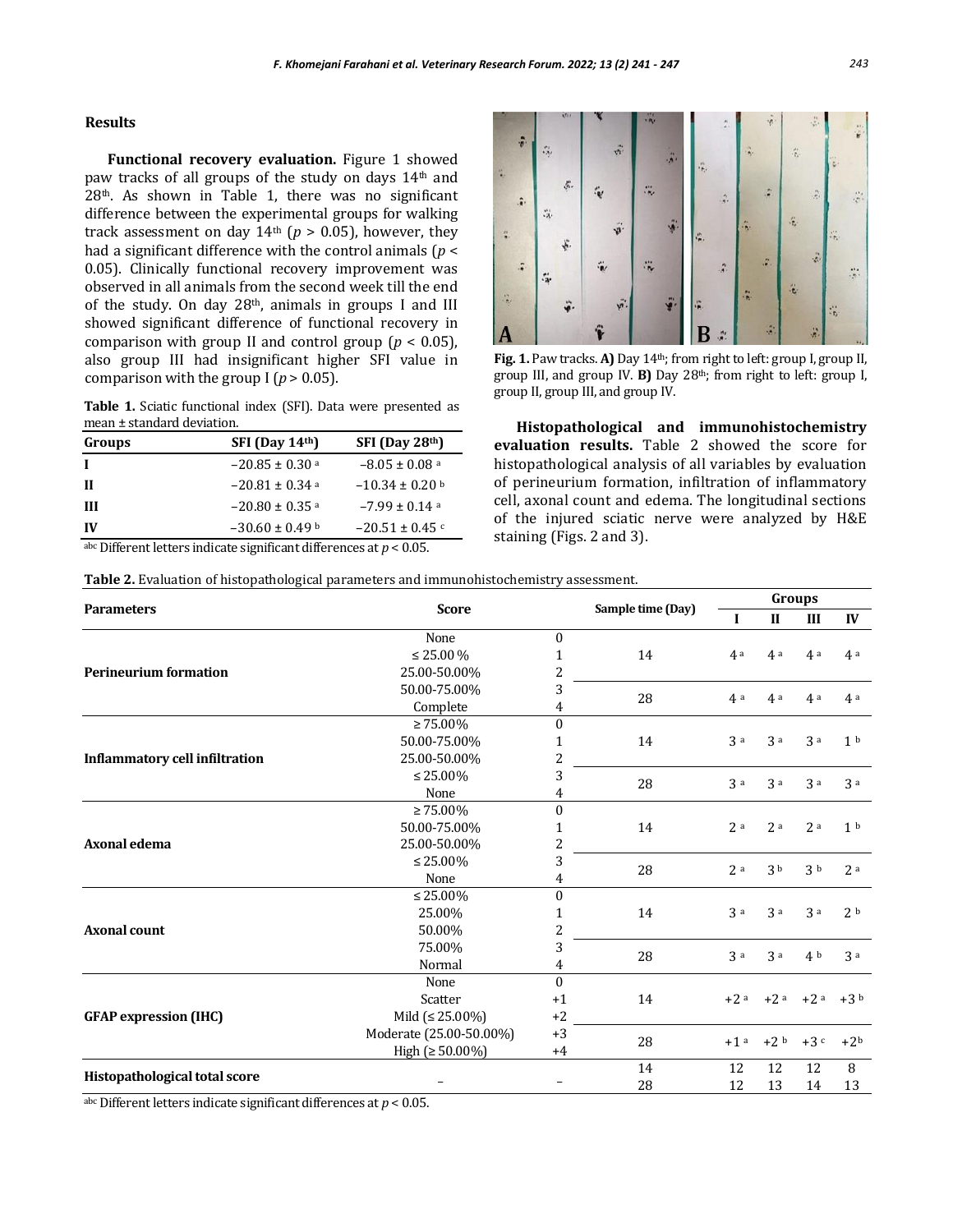

Fig. 2. A-D) Longitudinal section of sciatic nerve harvested on day 14<sup>th</sup>. Arrows show axonal edema and arrowheads show infiltration of inflammatory cell (H&E staining, scale bars = 30 µm); **E-H)** Immunostaining for GFAP assessment. Arrows show expression of GFAP (Scale  $bars = 30 \text{ µm}$ .



Fig. 3. A-D) Longitudinal section of sciatic nerve harvested on day 28<sup>th</sup>. Arrows show axonal edema and arrowheads show infiltration of inflammatory cell (H&E staining, scale bars = 30 µm). **E-H)** Immunostaining for GFAP assessment. Arrows show expression of GFAP (Scale  $bars = 30 \text{ µm}$ ).

Two weeks following crush injury, perineurium formation was tentatively identified in all groups with no significant difference between groups of study (*p* > 0.05). Experimental groups had a similar intensity of inflammatory cell infiltration, axonal edema accumulation, and axonal count with no significant differences  $(p > 0.05)$ ; however, significant differences were found in these parameters between them and the control (*p* < 0.05).

The histopathological results on the fourth week suggested no significant difference of perineurium formation between groups (*p* > 0.05). Histopathological inflammatory cell infiltration indicated no significant difference among groups at the end of the study (*p* > 0.05). Axonal edema was obvious in all groups; however, edema

was prominent in group II and III with significant differences from the group I (*p* < 0.05). The suppression of edema in the control on day 28th was obvious in comparison with the same group on day 14th. Axonal count analysis showed only a significant difference in group III compared to other groups ( $p < 0.05$ ).

Immunohistochemistry evaluation of sections are shown in Figures 2 and 3. On day  $14<sup>th</sup>$ , GFAP was mildly expressed in groups I, II, and III with no significant difference between them  $(p > 0.05)$ . The control group showed moderate GFAP expression with a significant difference between the experimental groups (*p* < 0.05).

On day 28, GFAP expression was reduced in group I and the control group, also invariable expression was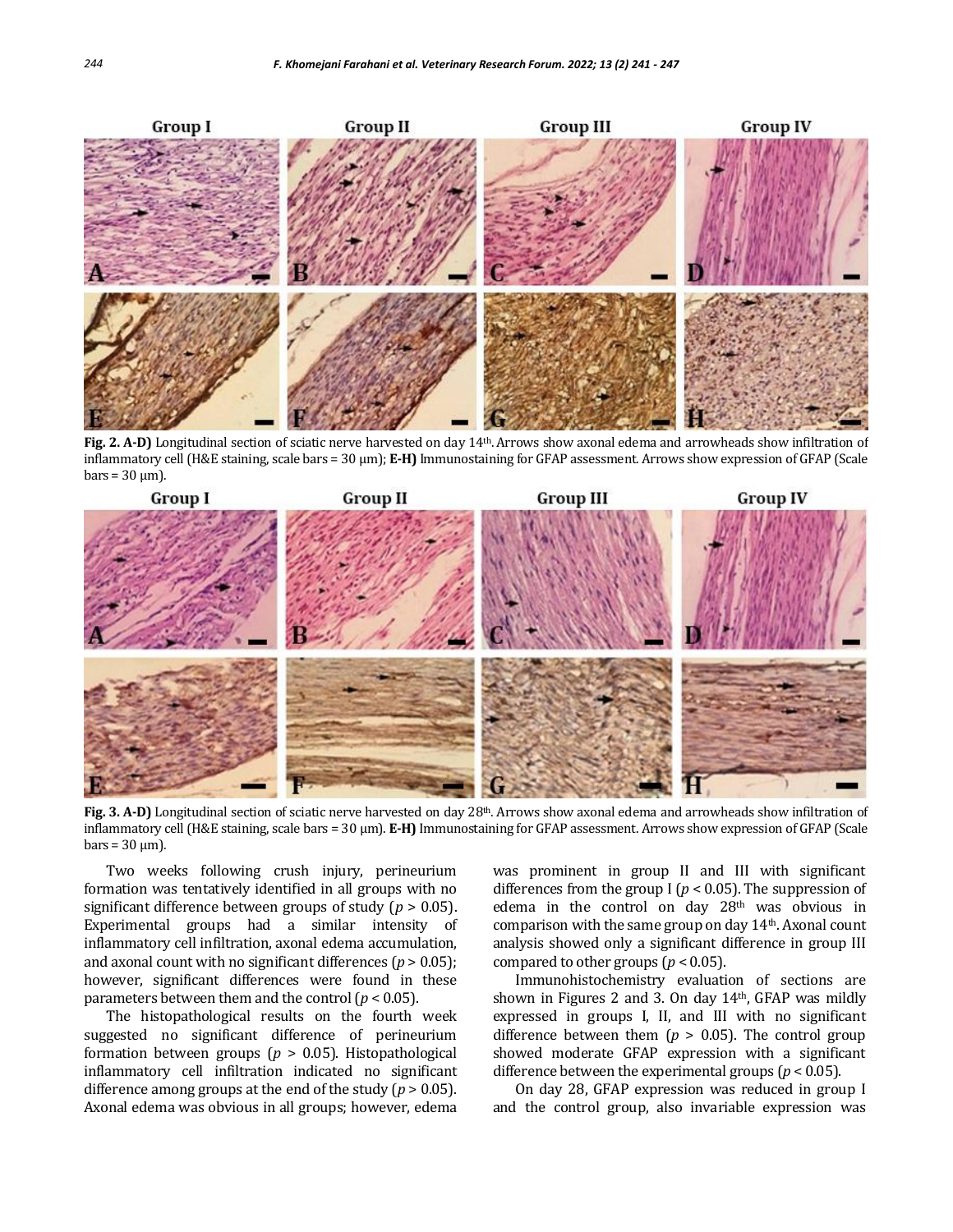observed in group II. Only group III showed increased GFAP expression with a significant difference compared to other groups of the study ( $p < 0.05$ ).

# **Discussion**

Peripheral nerve lesion is a common clinical problem that may not be usually life-threatening, however, may cause permanent disability and sometimes long- term functional deficit.5,9 Usually crush injuries, fracture, laceration, compression, stretching or iatrogenic reasons, and so on are the main causes of nerve injuries and result in significant pathologic changes for the peripheral nervous system.5,9 Unsuccessful treatments of nerve injuries cause partial or total loss of nerve function.<sup>9</sup> Despite widespread experimental studies, healing of peripheral nerve injuries are hardly reasonable.<sup>9</sup> Nowadays, several studies have been carried out on experimental nerve lesions and different options were suggested of nerve repairs, such as direct nerve repair, nerve graft, nerve glue, stem cell transplantation, nerve growth factor stimulation and some pharmacological agents.11,17-25 With respect to acceptable microsurgical procedures; extent of lesions, realignment of nerve segments and scar formation around healed nerves are main challenges around anastomosis or lesion sites.<sup>11</sup> Numerus investigations have been performed to find appropriate pharmacological agents that could prevent scar formation and accelerate nerve regeneration. Corticosteroids, vitamin B12, hyaluronic acid, riluzole, melatonin, tacrolimus, cyclosporine A, free radical scavengers, calcium or potassium channel blocker, and anabolic steroid hormones, are tested for the aim of healing process.4,7-10,12,20,26,27 In this study estrogen and tacrolimus, as neuroregenerative agents, were used simultaneously to evaluate the effect of combined agents and to compare estrogen and tacrolimus effect.

The majority of researches agree with the neuroprotective role of estrogen with the mechanisms of enhancing synaptic transmission, axonal sprouting, neurogenesis and cell control of survival, proliferation, growth, and death.10,14 These effects relate to modulation of neurotransmitter receptor function as antioxidant activity and alteration, regulation; and activation of genes expression as an antiapoptotic process with a general trophic role.6,13,14,19,20 Estrogen can also regulate proliferation and reactive gliosis of peripheral nerve injuries.17,21-23

Tacrolimus role was mentioned in the literature as neuroprotective and neurotrophic through enhancing neurite elongation and accelerating the rate of nerve regeneration that conjoin reducing of scar around the injured site and impede inflammatory reaction.<sup>9-11</sup> Tacrolimus displays its effects by binding to its receptors (FKBP12 and FKBP52). FKBP12 receptors are responsible for immunosuppressive effect whereas the FKBP52

receptors are related to neuroregenerative effect which is a distinct mechanism from immunosuppression properties.8,10,15,16

Many investigations concentrate on facial, sciatic, and pudendal nerve regeneration following nerve injuries and estrogen administration of various animal models.6,12,14,20 Also regenerative effects of tacrolimus have been shown experimentally in multiple nerve injuries mostly facial and sciatic nerves, and in different animal models during the past decade. Many findings have supported the subimmunosuppressive doses of this agent and the dosedependency property of tacrolimus in nerve regeneration after crush nerve.8,9,11,15,16 Besides isolated administration of pharmacological agents, several studies have focused on how to act simultaneous application of neuroprotective agents together or with surgical techniques.8,9,11,16,23

Walking track and histopathological analyses are the main aims of studies for nerve regeneration assessment.<sup>17</sup> As previously mentioned, in the second week of the present study, walking track analysis showed a significant difference between the experimental groups and the control group. At the end of the study, animals in groups I and III demonstrated the most favorable functional recovery with a significant difference between group II and the control group. Improvement of functional recovery in animals that received estrogen in our study; agreed with Nobakhti-Afshar *et al*. <sup>7</sup> and Islamov *et al*. 14,21 studies that demonstrated the enhancement of the functional recovery followed estrogen administration after nerve injuries. Grand *et al.*<sup>8</sup> and Shabeed *et al.*<sup>9</sup> observed improvement of the level of functional recovery in tacrolimus treated animals after sciatic nerve crush; that agreed with our findings. Insignificant improvement of functional recovery in group III compared to group I at the end of fourth week might be due to the synergistic effect of concurrent estrogen and tacrolimus administration. The result might be related to the promising effect of isolated estrogen on nerve function in comparison with tacrolimus. Islamov et al.<sup>21</sup> showed acceleration of functional recovery in the estrogen administrated animals and found SFI returned to pre-operative level by the day 21. We also found estrogen was efficacious for improvement of functional recovery at the end of our study; which agreed with Islamov *et al*.study.<sup>21</sup>

Histopathological analysis of perineurium formation did not show significant differences in all groups of study on days 14 and 28. Alvites *et al.* <sup>4</sup> compared the degrees of peripheral nerve crushing lesion and the mechanism of recovery following injury that was in agreement with our results in pathophysiology of nerve lesion and also recovery after crush injury. With the attention of Alvites *et al*. <sup>4</sup> study and to our knowledge, the insignificancy presented in our study, demonstrated that nerve injuries such as crush nerve lesions may not have a negative effect on perineurium formation.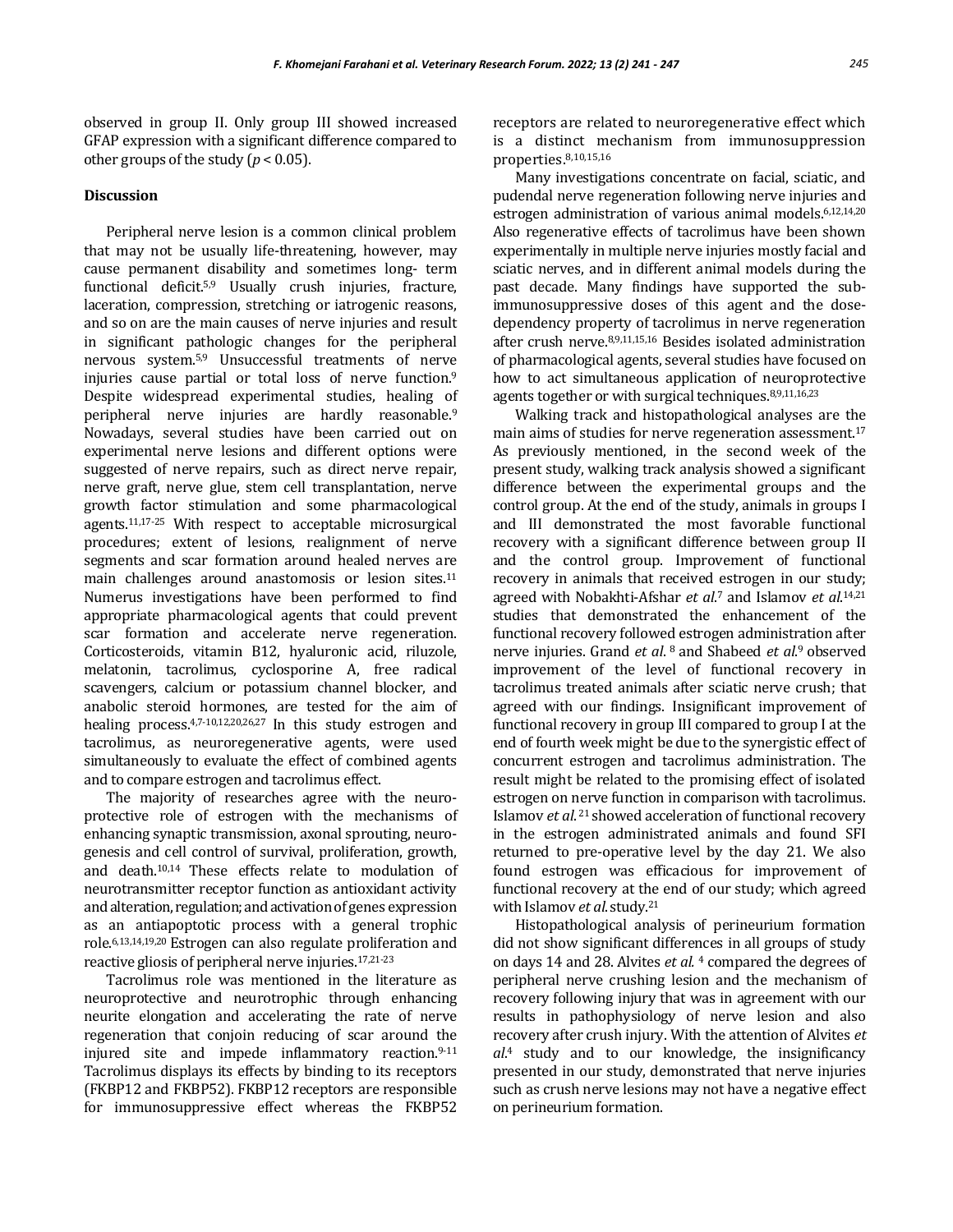In the second week of the study, there was no significant difference between experimental groups in parameters of inflammatory cell infiltration, axonal edema, and axonal count, however, there were different significantly compared to the control group. Suppression of inflammation and increasing of axonal area following estrogen administration after nerve lesions were registered in Islamov *et al*. study,<sup>21</sup> also reduction of inflammation and acceleration of axonal count in the tacrolimus treated groups were pointed out in Suchyta *et al*. and Yang *et al*. studies.11,15 Histologically suppression of inflammatory cell infiltration and enhancement of axonal area presented in our study, could be confirmed with these results. Our data showed that the synergistic impact of combined two agents could not synergistically act within two weeks, also could prove the probability of the antiinflammatory role of isolated and combined agents in comparison with the control group.

At the end of the study the axonal edema was less in groups II and III that showed a significant difference between group I and the control group. This supported the efficacious role of tacrolimus in the elimination of edema and inflammation of axon in comparison with estrogen at the end of the study. Mekaj *et al.*<sup>10</sup> and Suchyta *et al.*<sup>11</sup> studies confirmed our results. They explained that the suppression of edema with reduction of scar formation at the site of the nerve repair had acceptable nerve improvement. Acceleration of axonal count in the estrogen treated groups was shown in study of Nobakhti-Afshar *et al*. <sup>7</sup> In transected peripheral nerves by 12 weeks, this finding was observed in Islamov et al.<sup>21</sup> study in the period of 3 weeks after sciatic nerve crush injury. Shabeed *et al*. 9 study defined that tacrolimus could increase axonal count and induce peripheral nerve regeneration with reduction of scar formation. These studies also showed the axonal accelerating role of estrogen and tacrolimus in comparison with the control groups.

In fourth week, the axonal count was significantly different in group III compared to the other groups, which could explain the synergistic effect of estrogen and tacrolimus to promote nerve regeneration in comparison with isolated administration of agents.

The expression of GFAP in the second week was the same with no significant difference between experimental groups. At the end of the fourth week, only animals of group III showed a significant difference in GFAP expression that supported the likely synergistic effect of the simultaneous administration of two agents. As there were no changes in GFAP expression in group II in comparison with group I at end of the study, the authors believed in implication of efficacious anti-inflammatory role and suppressive scar formation of tacrolimus in comparison with estrogen.

It seems estrogen may be responsible for higher SFI score, also we could declare tacrolimus might have better anti-inflammatory and edema eliminated effects in comparison with estrogen at the end of the study. Walking track analysis and the histopathological study showed nerve regeneration, enhancement; and improvement of functional recovery due to the synergistic effect of two agents on day 28 in group III.

Our study supported the neuroprotective effect of isolated administration of estrogen and tacrolimus in groups I and II, also data determined a more acceptable result associated with the synergistic effect of combined two agents in group III. Thus, we recommended further investigations for confounding factors by increasing sample size, prolongation of study time; and examination of various etiology of nerve lesion to refine more data about the therapeutic effect of medical agents on nerve proliferation, regeneration, and its functional recovery.

## **Acknowledgments**

The authors would like to thank the technical staff and assistances in the Laboratory of Histopathology, Faculty of Specialized Veterinary Science, Science and Research Branch, Islamic Azad University, Tehran, Iran.

# **Conflict of interest**

The authors declare no conflict of interest.

## **References**

- 1. Kouyoumdjian JA. Peripheral nerve injuries: a retrospective survey of 456 cases. Muscle Nerve 2006; 34(6): 785- 788.
- 2. Denny HR, Butterworth SJ. A guide to canine and feline orthopedic surgery. 4th ed. Oxford, UK: Wiley-Blackwell 2000; 24-30.
- 3. Platt SR, de Costa RC. Cervical Spine. In: Tobias KM, Johnston SA (Eds.). Veterinary surgery small animal. 1st ed. Maryland, USA: Elsevier Saunders 2012; 410- 448.
- 4. Alvites R, Caseiro AR, Pedrosa SS, et al. Peripheral nerve injury and axonotmesis: State of the art and recent advance. Cogent Med 2018; 5(1): 1466404, doi:10.1080/2331205X.2018.146640.
- 5. Dewey CW, Coates JR**.** Miscellaneous spinal condition and peripheral nerve injuries. In: Slatter D (Ed). Textbook of small animal surgery. 3rd ed. Philadelphia, USA: Elsevier Science 2003; 1209-1226.
- 6. Letaif OB, Cristante AF, Barros Filho TE, et al. Effects of estrogen on functional and neurological recovery after spinal cord injury: An experimental study with rats. Clinics (Sao Paulo) 2015; 70(10): 700-705.
- 7. Nobakhti\_Afshar A, Najafpour A, Mohammadi R, et al**.**  Assessment of neuroprotective effects of local administration of 17-Beta-estradiol on peripheral nerve regeneration in ovariectomized female rats. Bull